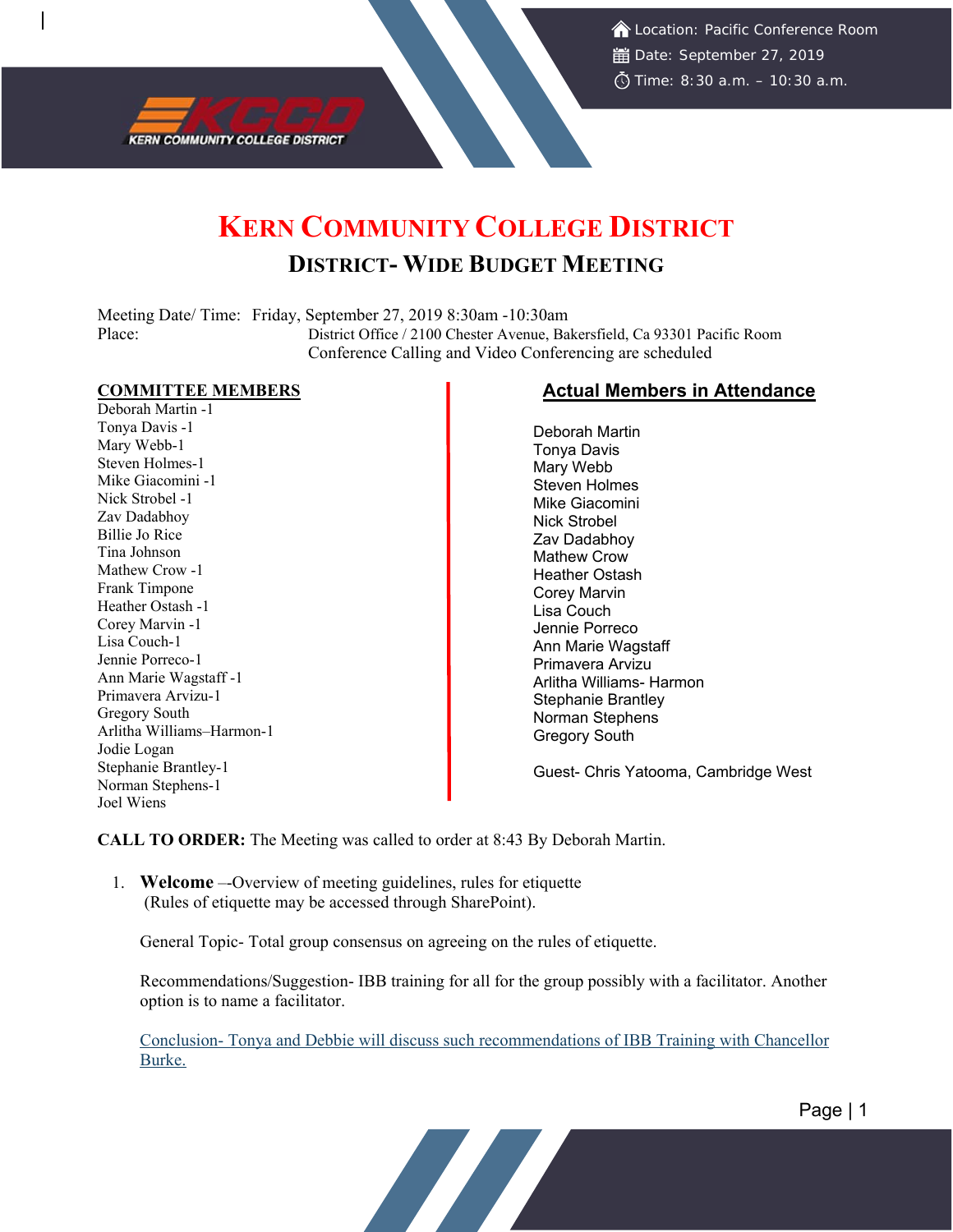# **2. Review AUR Timeline and updated form- Administrative Unit Review**

AUR Form approved by Tom with red lines.

Summarized concerns by Nick Strobel - Page 7 & 8. Still would like to include the college feedback in document.

Tonya posed a concern regarding survey feedback from the colleges. The colleges are using different assessment tools to assess the overall quality of their campus as well and decisions and recommendations brought by the district office. Her suggestion is to have one assessment tool that all the colleges can use.

Action: Debbie will make sure those recommendations made by the subcommittee be brought to the attention of the Chancellor about updating the AUR. Debbie will also talk to IR about developing a districtwide assessment tool for the colleges.

## **3. Present concept of establishing a "Districtwide Expense" category as a component of the new BAM (Budget Allocation Model)**

In updating the BAM, a concept to separate the office budget into two pieces was discussed: District operations and Districtwide expenses.

Debbie's question: "If we allocate the funds to DO operations, what happens to revenue not spent at the end of the year?" Chris confirms that some districts in the past have reallocated the remaining back to the colleges and some have kept a reserve, with a threshold (either a % or dollar amount.)

Action: In October's meeting, Chris will bring back examples of different allocation models from different community college districts.

In general, Chris Yatooma stated that the concern will be cleaning up data for the supplemental success to run new allocation models.

## **4. Present concept for establishing a District Office Operations Baseline Budget**

To determine the district office baseline, it was suggested that different districts used their prior year, average expenses percentages. Chris Yatooma will bring back examples from other districts.

## **5. "Other Revenues" allocated through the Allocation Model**

Overview: Source of other revenues document may be viewed in SHAREPOINT Along with KCCD BAM, in the question is whether to continue to use these revenues listed, or make changes. This will be evaluated as the committee proceeds with all aspects of the allocation model.

Overview: WESTEC teaches our students and charges a contracted dollar amount for their services and then we receive FTES from the state. WESTEC is a 501c3 program offering students college credit. Amongst the committee there is a concern about WESTEC Curriculum. Who evaluates the curriculum?

Action: Debbie to Please review with Tom about WESTEC curriculum question above.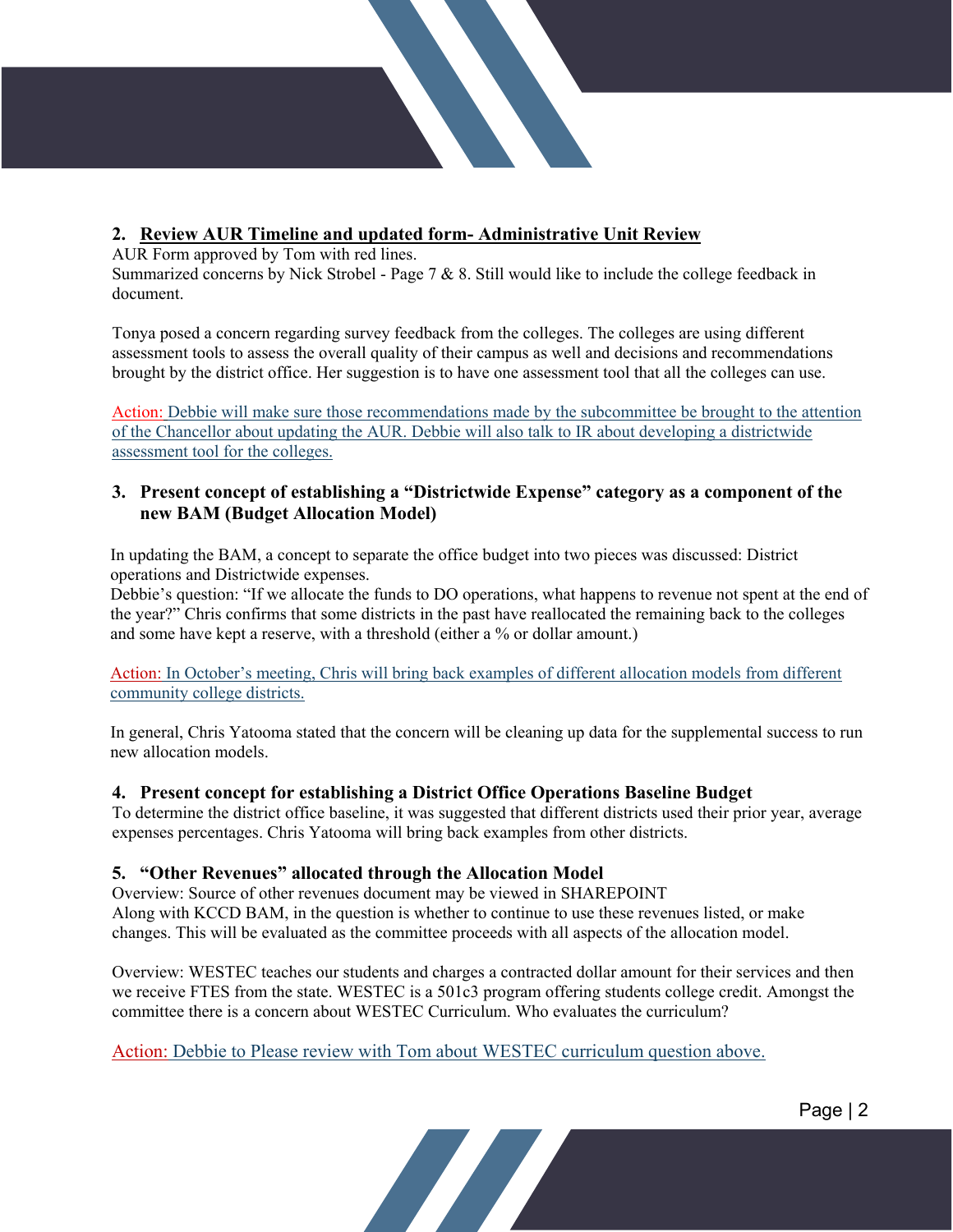

## **6. Meeting schedule for Remainder of Fiscal Year**

DWBC Meeting dates document may be viewed in SharePoint

District Wide Budget Committee meeting dates 2019-20 (8:30-10:30am)

- $\bullet$  October 25, 2019
- November  $15, 2019$
- $\bullet$  December 13, 2019
- January 31, 2020
- $\bullet$  February 21, 2020
- March 13, 2020
- March 27, 2020
- April 17, 2020
- May 8, 2020
- May 22, 2020 (if needed)

Action: Outlook invitations has been sent out

## **7. Update/ Access to forensic report on theft**

Overview: County Issue with Wells Fargo Bank- Payroll Accounts affected (Trust Funds County owns) these accounts facilitate the County's need for daily transfer of money.

Chancellor Burke and KCOS Mary Barlow met with the attorneys and concluded that the forensic report did not reflect what was asked for, so it was not shared with anyone. All of the money recovered except about 1 million between KCSOS and KCCD.

County filed an insurance claim for the remaining balance. KCCD has not paid any money that has been lost due to the fraud.

Conclusion: KCCD is now reconciling all bank accounts, and we have access to details for those accounts.

## **8. FON**

PY FON- 437.8

(18-19) Advance indicated we needed to meet 471 so KCCD hired to meet this target.

August 28, due to error and deficit factor, the FON for 19-20, 439.80  $\rightarrow$  31.2 which resulted in 31.2 hires over the FON

Next Year's FON is budgeted at 442.8.

Colleges need to look at what positions will need to be filled and what does not.

Looking at ways to resolve at the chancellor's office? Letters from the chancellor's office have been signed. Ann Marie would like for public action to act, State wide.

Action: Tonya will follow up with Tom and review at Octobers Meeting.